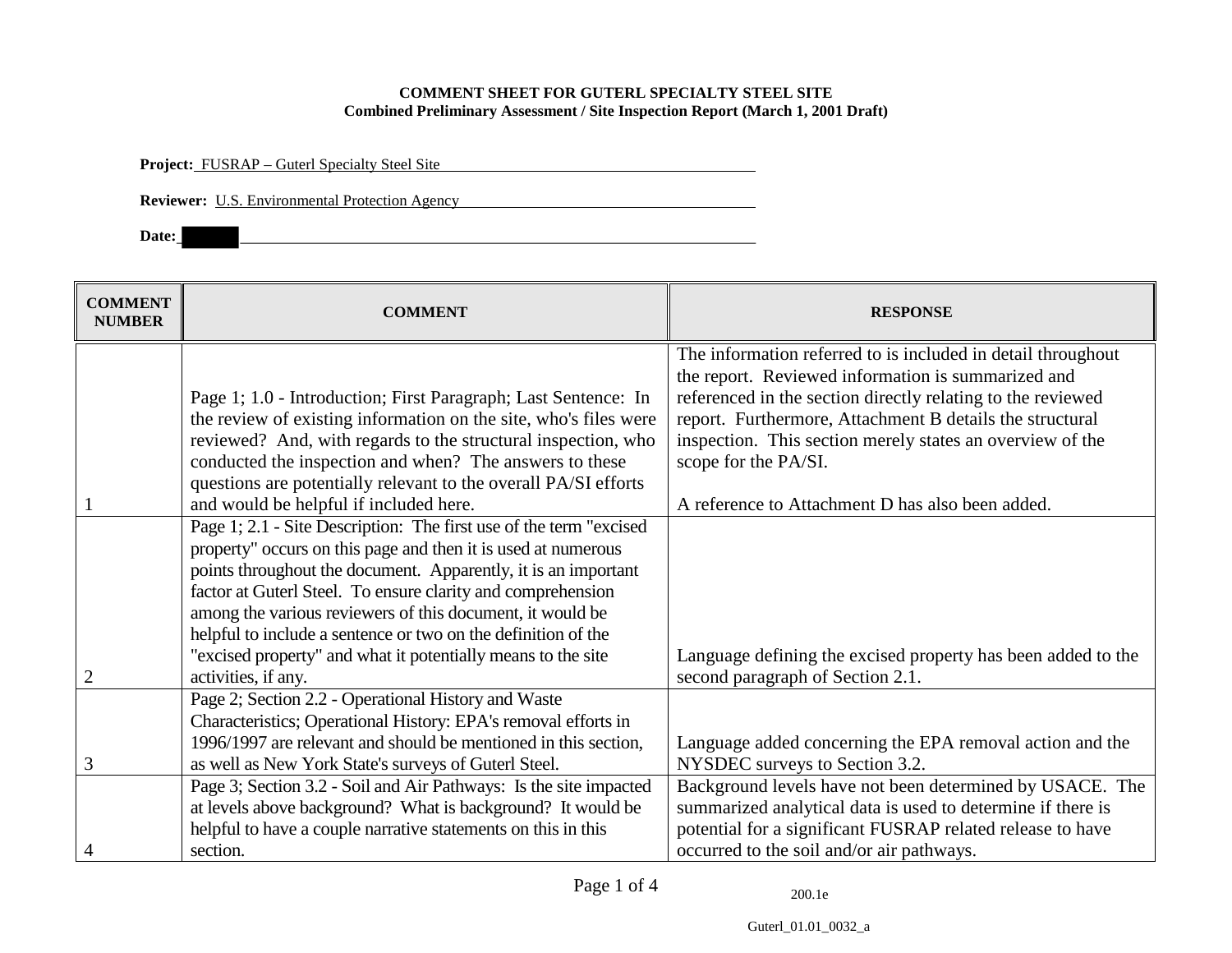**Project:** FUSRAP – Guterl Specialty Steel Site

**Reviewer:** U.S. Environmental Protection Agency

**Date:**

| <b>COMMENT</b><br><b>NUMBER</b> | <b>COMMENT</b>                                                       | <b>RESPONSE</b>                                              |
|---------------------------------|----------------------------------------------------------------------|--------------------------------------------------------------|
|                                 | Page 5; Section 4.2 - Ground Water Pathways: Is ground water         |                                                              |
|                                 | flow in the direction of the Niagara River? It is not entirely clear | As stated in Section 4.3, further information is required to |
| 5                               | from reading the text if it is or is not.                            | confirm the hydrogeologic conditions at the site.            |
|                                 | Page 5; Section 4.3 - Ground Water Pathway Conclusions; First        |                                                              |
|                                 | Paragraph: The text indicates that the building acts as an           |                                                              |
|                                 | encapsulant of residual contamination, thereby mitigating            |                                                              |
|                                 | transport of contaminants to ground water. However, the roofs in     |                                                              |
|                                 | most of the buildings have large holes in them, thereby allowing     |                                                              |
|                                 | significant quantities of rain water into the buildings.             |                                                              |
|                                 | Additionally, don't some of the buildings have dirt floors? The      | Language stating buildings act as an encapsulant has been    |
|                                 | combination of leaky roofs and dirt floors could induce transport    | removed from this section. Further evaluation of groundwater |
| 6                               | of residual contamination to ground water.                           | will be conducted during the Remedial Investigation (RI).    |
|                                 | Page 5; Section 4.3 - Ground Water Pathway Conclusions,              |                                                              |
|                                 | Second Paragraph: Will ground water samples be analyzed for          | The scope of work and subsequent work plans for the RI will  |
|                                 | both radiological and chemical constituents? It would be helpful     | include this information. USACE will coordinate the details  |
|                                 | to have that stated here.                                            | of the RI with the USEPA.                                    |
|                                 | Page 5; Section 5.2 - Surface Water Pathways; First (and only)       |                                                              |
| 8                               | Paragraph; Second Sentence: Typo: It should be "period(s)".          | Language changed accordingly.                                |
|                                 | Page 5; Section 5.3 - Surface Water Pathway Conclusion: The          |                                                              |
|                                 | same comment as in comment 6 above with regards to the               | Language stating the buildings act as an encapsulant have    |
| 9                               | leaky roofs.                                                         | been removed from the report.                                |
|                                 | Page 6; Section 6.1 - Physical Conditions; Second Paragraph;         |                                                              |
|                                 | Last sentence: Don't you mean Attachment B instead of                |                                                              |
| 10                              | Attachment C?                                                        | Language changed accordingly.                                |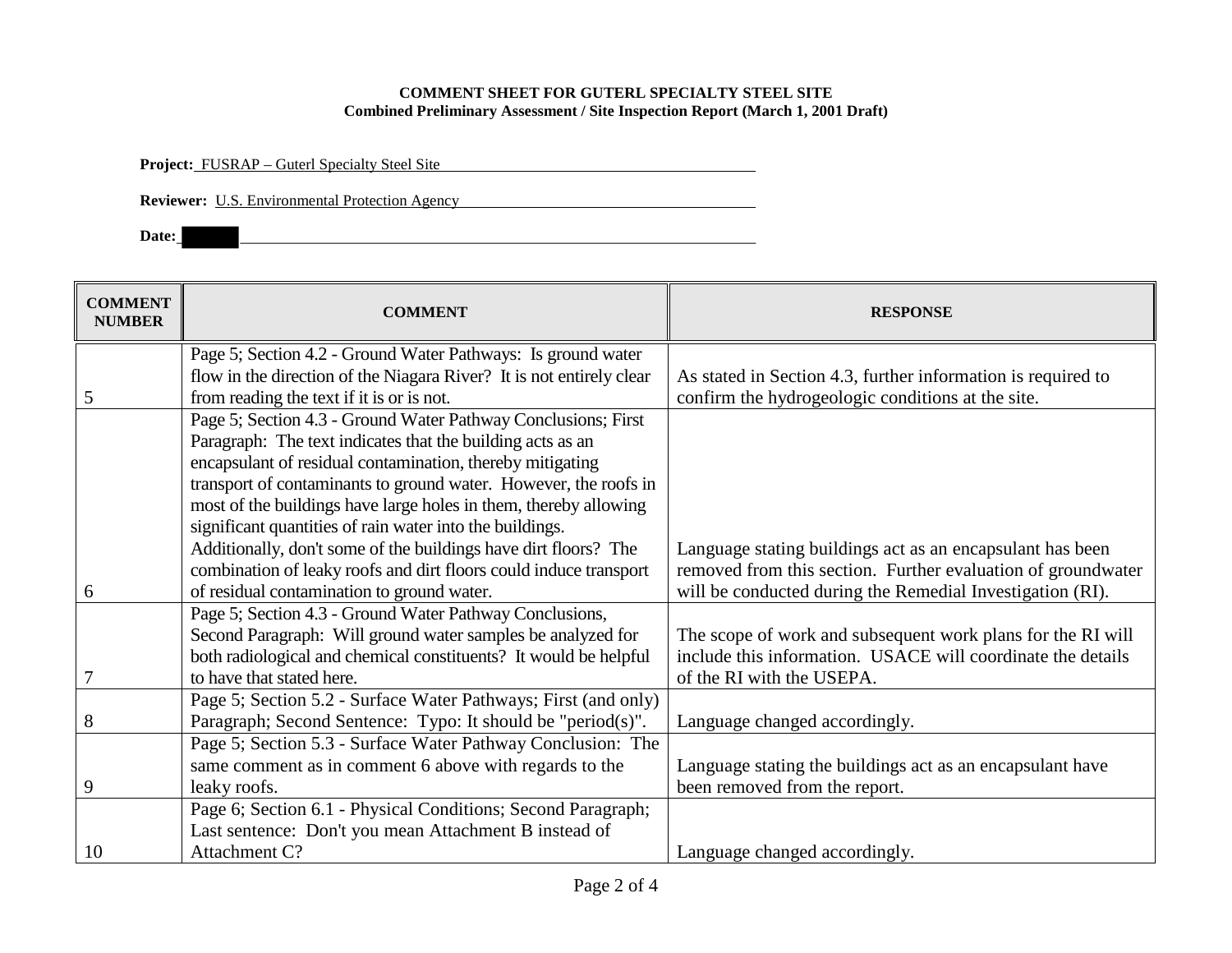**Project:** FUSRAP – Guterl Specialty Steel Site

**Reviewer:** U.S. Environmental Protection Agency

**Date:**

| <b>COMMENT</b><br><b>NUMBER</b> | <b>COMMENT</b>                                                                                                           | <b>RESPONSE</b>                                                                                                                   |
|---------------------------------|--------------------------------------------------------------------------------------------------------------------------|-----------------------------------------------------------------------------------------------------------------------------------|
|                                 | Page 6; Section 6.3 - Building Conclusions; First (and only)                                                             | Language changed to state, " Further investigation should be                                                                      |
|                                 | Paragraph; Last Sentence: Aren't non-radiological wastes<br>associated with AEC activities also going to be investigated | conducted of Building 1-5, 9, 24 and 35 to further determine if<br>residuals from the nation's early atomic energy program pose a |
| 11                              | along with radioactive residuals? If so, please state here.                                                              | substantial threat of release."                                                                                                   |
|                                 | Page 6; Section 7.0 - Summary and Conclusions: As part of                                                                |                                                                                                                                   |
|                                 | the conclusions, what about following up on potential                                                                    | Potential leads and questions presented by the community are                                                                      |
|                                 | leads/questions presented by the community at the February 6,                                                            | being evaluated. The addition of new and confirmed                                                                                |
| 12                              | 2001 public meetings on Guterl Steel?                                                                                    | information can be documented in the RI.                                                                                          |
|                                 | Additional General Comments on the PA/SI report:                                                                         |                                                                                                                                   |
|                                 | The PA/SI report should include a brief summary of the                                                                   |                                                                                                                                   |
|                                 | public's involvement at Guterl Steel, such as public activities                                                          |                                                                                                                                   |
|                                 | sponsored by USACE, the public's input and general nature of                                                             | These requested additions to the PA/SI report do not support                                                                      |
|                                 | their comments to data, etc. Basically summarizing their                                                                 | the objective of determining whether there has been a                                                                             |
|                                 | concerns and USACE's efforts to date, which will then serve                                                              | significant FUSRAP related release of contaminants which                                                                          |
|                                 | as a building block for subsequent USACE efforts and write-                                                              | warrants further evaluation. However, public involvement is                                                                       |
|                                 | ups in subsequent reports.                                                                                               | an integral part of the CERCLA process and is tracked                                                                             |
|                                 |                                                                                                                          | through our Community Assessments and Community<br>Relations Plan.                                                                |
|                                 | You may want to include a brief statement or two in the<br>PA/SI report as to whether or not the Guterl Steel RI will be |                                                                                                                                   |
|                                 | broken into operable units, and if so, the rationale and plans                                                           | The technical approach for the RI (operable units) will be                                                                        |
| 13                              | for those operable units.                                                                                                | determined upon approval of the PA/SI report.                                                                                     |
|                                 | Attachment B - Structural Inspection; Page 1; Executive                                                                  | There is a guard presence on the site; however, access to the                                                                     |
| 14                              | Summary; Last Paragraph: Isn't there also a guard presence                                                               | excised property is significantly limited.                                                                                        |